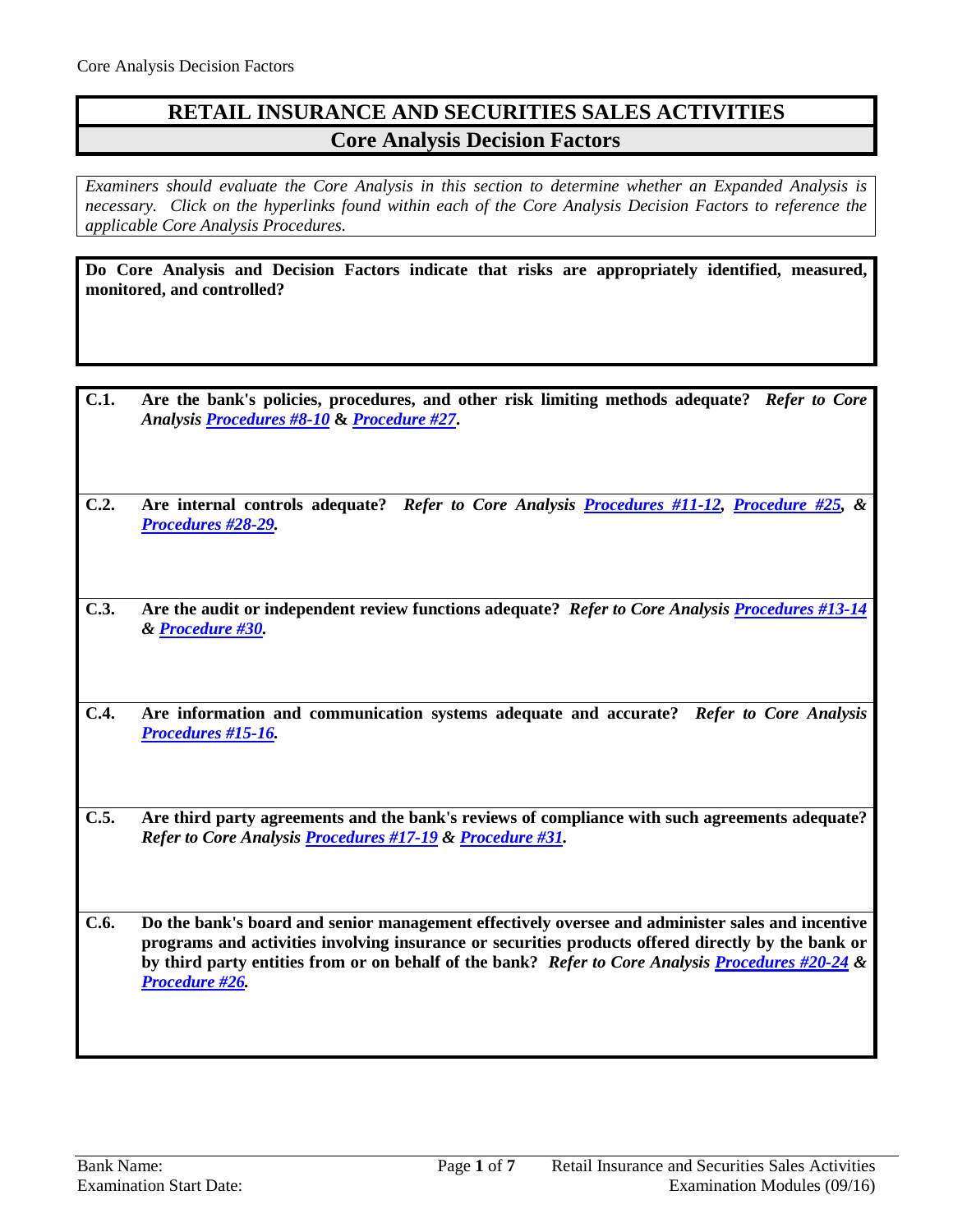# **RETAIL INSURANCE AND SECURITIES SALES ACTIVITIES Core Analysis Procedures**

*Examiners are to consider the following procedures but are not expected to perform every procedure at every bank. Examiners should complete only the procedures relevant for the bank's activities, business model, risk profile, and complexity. If needed, based on other identified risks, examiners can complete additional procedures. References to laws, regulations, supervisory guidance, and other resources are not all-inclusive.*

## **Preliminary Review**

- **1. Review information such as prior examination reports, prior examination work papers, preexamination memoranda, other regulator reports, and file correspondence for an overview of the bank's retail insurance or security-sales activities.**
- **2. Review internal and external audit reports and independent reviews to determine their scope and to identify any concerns and conclusions relevant to insurance and security-sales programs.**
- **3. Review the balance sheet, income statement, and cash flows of any insurance agency or security-sales unit that is a department or subsidiary of the bank.**
- **4. Consider contacting the appropriate functional regulator(s) to obtain supervisory information regarding these activities.**
- **5. Review board or committee minutes and internal management reports for evidence of managerial oversight, responsibility delegations, or concerns with respect to these activities.**
- **6. Discuss insurance products, security-sales programs, and related controls with management.**

**7. Review the budget pertaining to the bank's insurance and security-sales activities.**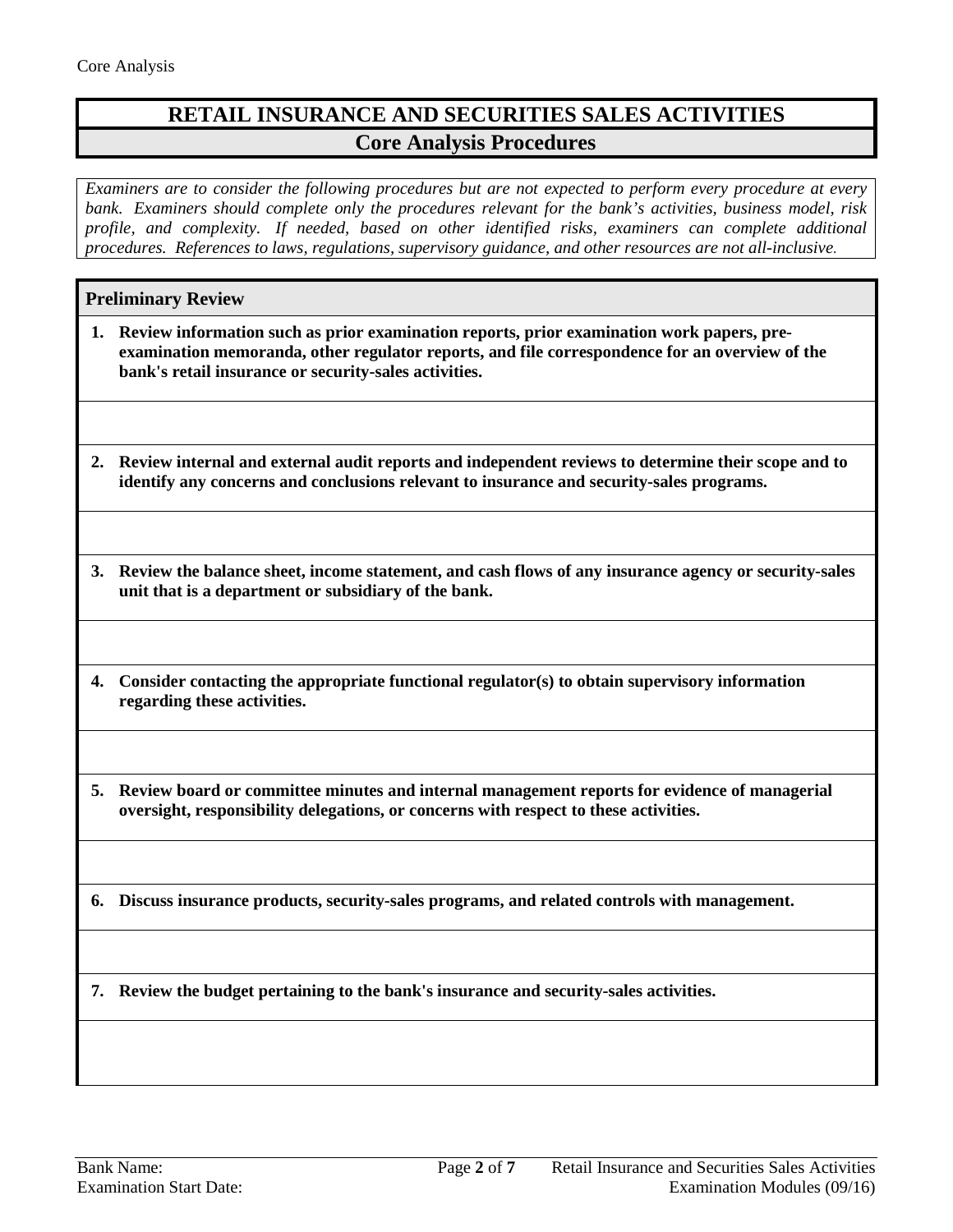### <span id="page-2-0"></span>**Policies, Procedures, and Other Risk Limiting Methods**

- **8. Determine whether policies and procedures are adequate for the retail insurance or security-sales programs, and any networking arrangement the bank may have with a broker-dealer.**
- **9. Determine whether the board approves policies at least annually, or more frequently if substantive changes occur.**

**10. Assess whether management conducts appropriate due diligence before entering into agreements with third parties to conduct insurance or security activities and before specific insurance or security products are offered to customers on bank premises or on behalf of the bank.**

### <span id="page-2-1"></span>**Internal Controls**

- **11. Determine whether the bank's internal control program includes separation of duties between the sales, management, compliance, and accounting functions for retail insurance or security-sales activities.**
- **12. Determine whether the bank has procedures to prevent, detect, and respond to written policy exceptions.**

### <span id="page-2-2"></span>**Audit or Independent Review**

- **13. Determine whether the coverage and frequency of the audit or independent review are sufficient to identify deficiencies in policies and procedures, financial and operating risk management, internal controls, information and communication systems, and management relative to the bank's retail insurance agency or security-sales activities. The independent review process should:**
	- **Determine compliance with policies, procedures, and regulatory requirements.**
	- **Assess the due diligence processes for purchased entities that conduct retail insurance or securitysales activities.**
	- **Verify compliance of third parties with contractual agreements.**
	- **Assess separation of duties, internal controls, and supervision of insurance agency or securities brokerage activities.**
	- **Test for the adequacy, accuracy, and timeliness of information produced by reporting systems.**
	- **Assess the adequacy, accuracy, and timeliness of reports to senior management and the board.**
	- **Review operations for potential conflicts of interest, self-serving practices, and insider abuses.**
	- **Recommend corrective action, where warranted.**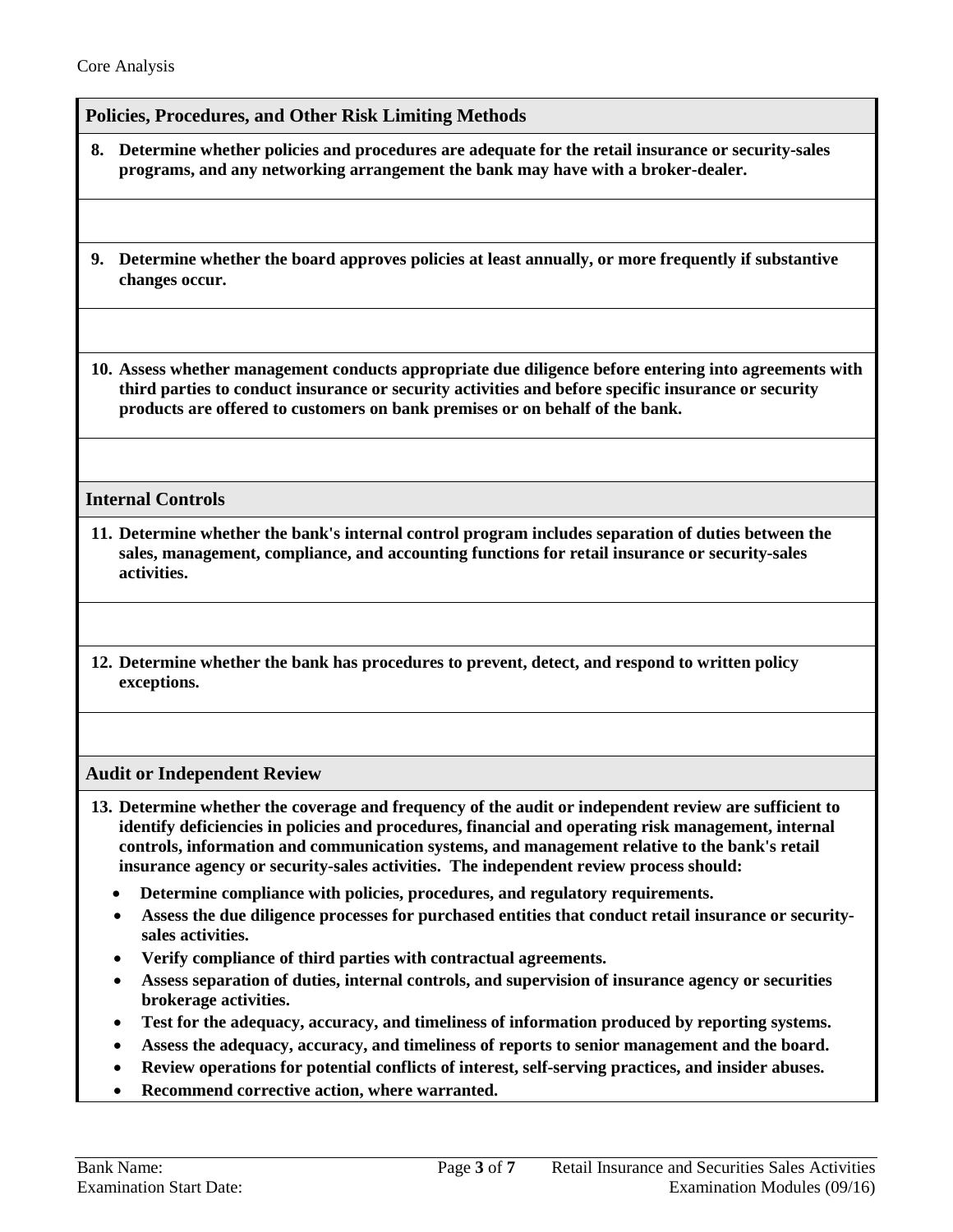- **Verify that corrective action commitments have been implemented.**
- **14. Determine whether results of independent reviews are reported to the full board or a designated committee.**

#### <span id="page-3-0"></span>**Information and Communication Systems**

**15. Determine whether management reports include the following types of information:**

- **Sales volume of each type of product offered.**
- **Fees, product commission rates, expenses, and overall financial results of the retail insurance or security-sales programs.**
- **Status of premium collection and remittance processing by insurance agents, if applicable.**
- **Amount of compensation received by retail insurance and security salespeople.**

**16. If the bank conducts insurance sales activities directly or owns an agency, determine whether management accurately reports these activities on its Consolidated Reports of Condition and Income. Verify that the reports are accurately consolidated using Generally Accepted Accounting Principles.** 

#### <span id="page-3-1"></span>**Third Party Agreements and Reviews**

- **17. Determine whether management has entered into a formal written agreement with each third party involved in insurance or security-sales activities for the bank and if the agreement has been approved by the bank's board of directors.**
- **18. Determine whether the bank's legal counsel reviews all contracts and agreements for content and enforceability of terms.**

**19. Determine how often management evaluates the operating soundness of third parties by reviewing compliance evaluations, independent audits, financial reports, examination reports and/or other information.** *Note: Insurance companies provide the products (insurance and annuities) sold by the bank or agency. These third parties are subject to examination by state insurance regulators (functional regulators). Their report of examination is a public document in most states and can be obtained from the state insurance regulator of the state in which the insurance company is based.*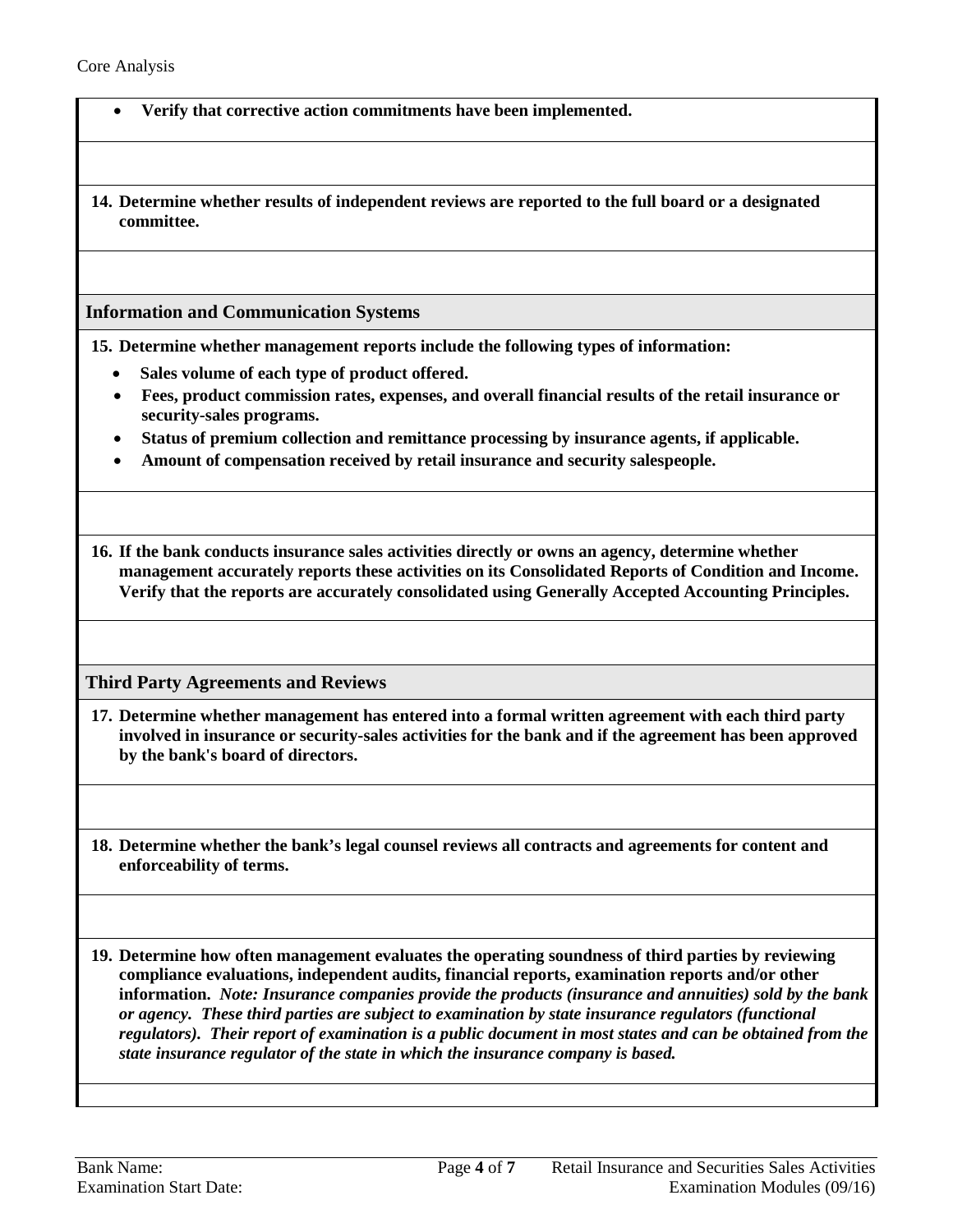<span id="page-4-2"></span>**Board and Senior Management Oversight**

**20. Determine whether there have been any technology system installations or conversions for insurance agencies or securities brokerage firms acquired and if such changes were successfully completed.**

**21. Determine whether the officers designated to implement and manage the bank's retail insurance or security-sales activities possess appropriate knowledge and experience.**

**22. Assess whether management mandates professional qualification training and continuing education opportunities for all officers and employees involved with the insurance or security programs.**

**23. Determine whether any plans for expansion of insurance or security activities are consistent with overall strategic plans and board approved policies.**

**24. Determine whether management adequately responds to audit or independent-review concerns.**

**Compliance with Insurance and NDIP Consumer Protections (Non-FDIC Only)**

*Note: FDIC: Defer to DCP for all compliance reviews. FRB examiners can review the Regulation R Training Modules on the Board's internal website for additional information.* 

<span id="page-4-1"></span>**25. Determine whether the bank's compliance function has processes to ensure the maintenance of appropriate agent licensing for retail insurance and security-sales programs conducted on behalf of the bank.** 

<span id="page-4-3"></span>**26. Review any customer complaints in the bank's retail insurance or security-sales program files. Also, review FRB, state insurance department, and FINRA or SEC complaint records for potential concerns over the administration of the activities (e.g., misrepresentations, untimely claims distributions, suitability issues, etc.).**

<span id="page-4-0"></span>**27. Determine whether adequate policies and procedures exist to address consumer protection aspects of retail insurance sales or non-deposit investment products at an office of the bank, or on behalf of the bank. Consider if such policies and procedures sufficiently cover:**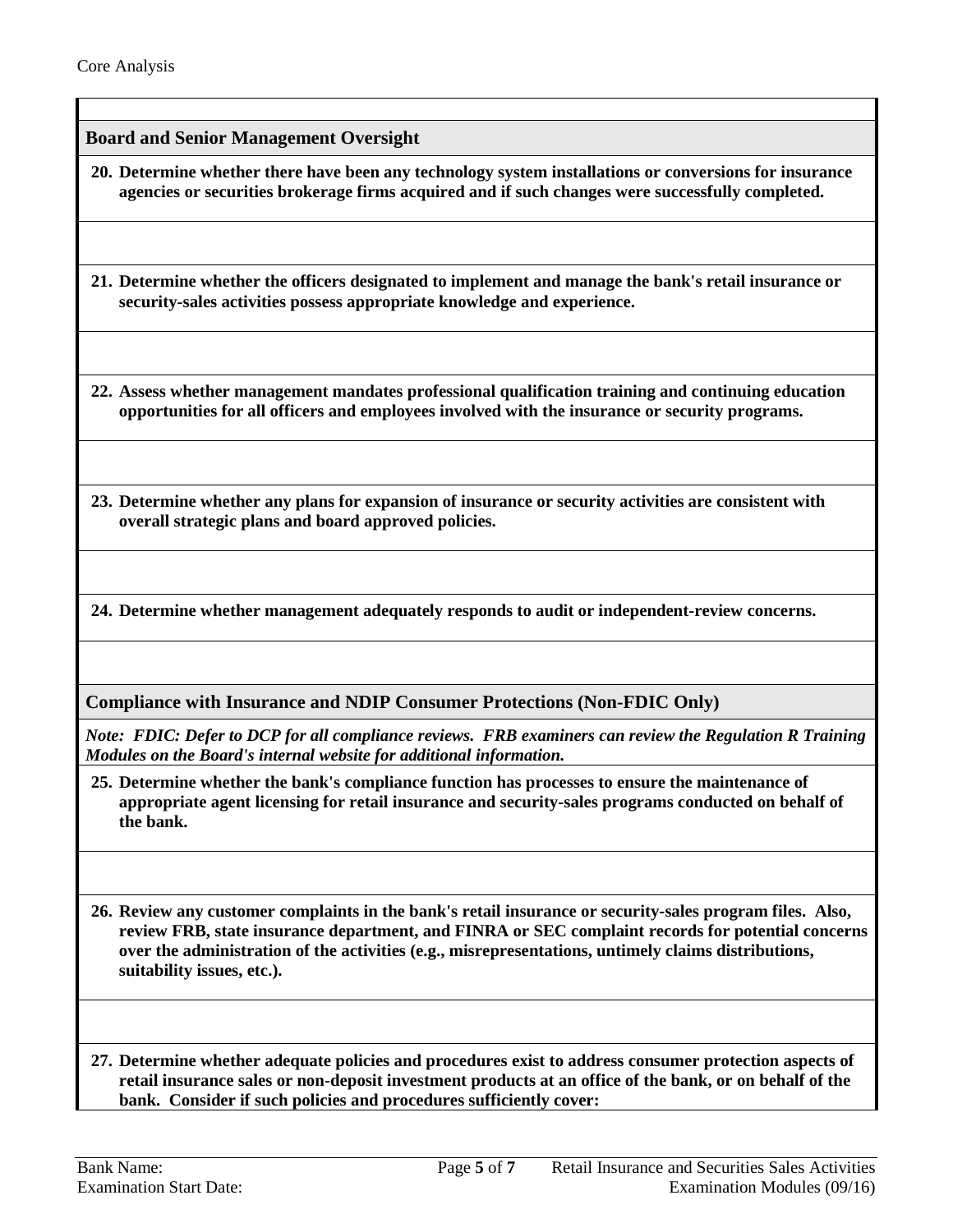- **Training programs for all personnel involved in insurance or security referrals, recommendations, and sales activities conducted on bank premises or on behalf of the bank, including activities conducted through telemarketing contacts;**
- **Product suitability guidelines for customer sales;**
- **Compliance with applicable laws, regulations, and consumer protection rules that address prohibitions on:**
	- o **Tying of sales of insurance to credit products,**
	- o **Coercive sales practices, and**
	- o **Discrimination against victims of domestic violence in sales of insurance products;**
- **Prominent display of required written minimum disclosures;**
- **Compliance with incentive compensation restrictions on unregistered bank employees that refer customers to a broker-dealer (in connection with networking arrangements) pursuant to the FRB and SEC's joint Regulation R and the Gramm-Leach Bliley Act (GLBA) Title II broker-push-out rules that have been incorporated into the Securities Exchange Act of 1934, Section 3(a)(4)(B)(i); and**
- **Restrictions on the activities of bank employees (other than associated persons of a broker-dealer who are qualified under securities self-regulatory organization (SRO) rules) to the performance of only clerical or ministerial functions in connection with brokerage transactions.**

<span id="page-5-0"></span>**28. Determine whether management has established adequate procedures that address:**

- **Timing of minimum required disclosures;**
- **Minimum disclosures for advertising and promotions;**
- **Documenting customers' receipt of all required disclosures:**
	- o **Before an account is opened,**
	- o **Before an the initial sale of an insurance product is completed,**
	- o **During any sales presentation,**
	- o **When investment advice is provided, and**
	- o **When an account is opened for an NDIP;**
- **Alternative disclosures for telephone and electronic sales;**
- **Compensation for referrals by non-licensed personnel;**
- **Physical segregation of retail insurance and NDIP sale activities from deposit taking areas; and**
- **The conditions in the Securities Exchange Act (Section 3(a)(4)(B)(i)) detailing when a bank may allow a broker-dealer to offer bank customers brokerage services on or off bank premises and not be considered a broker that is required to register with the SEC. These conditions include:**
	- o **The broker dealer is clearly identified;**
	- o **Brokerage services are provided in a clearly marked, and preferably physically separate area;**
	- o **Advertising and promotional materials make clear that brokerage services are provided by the broker dealer, and not the bank;**
	- o **Advertising and promotional materials are in compliance with federal securities laws;**
	- o **Bank employees (other than broker dealers, or SRO-qualified associated persons) perform only clerical or ministerial functions;**
	- o **Bank employees do not receive incentive compensation for brokerage transactions unless they are associated persons of a broker dealer and SRO-qualified, except that bank employees may receive customer referral compensation in the form of a nominal, one-time cash fee of a fixed dollar amount, if payment of the fee is not contingent on whether the referral results in a**